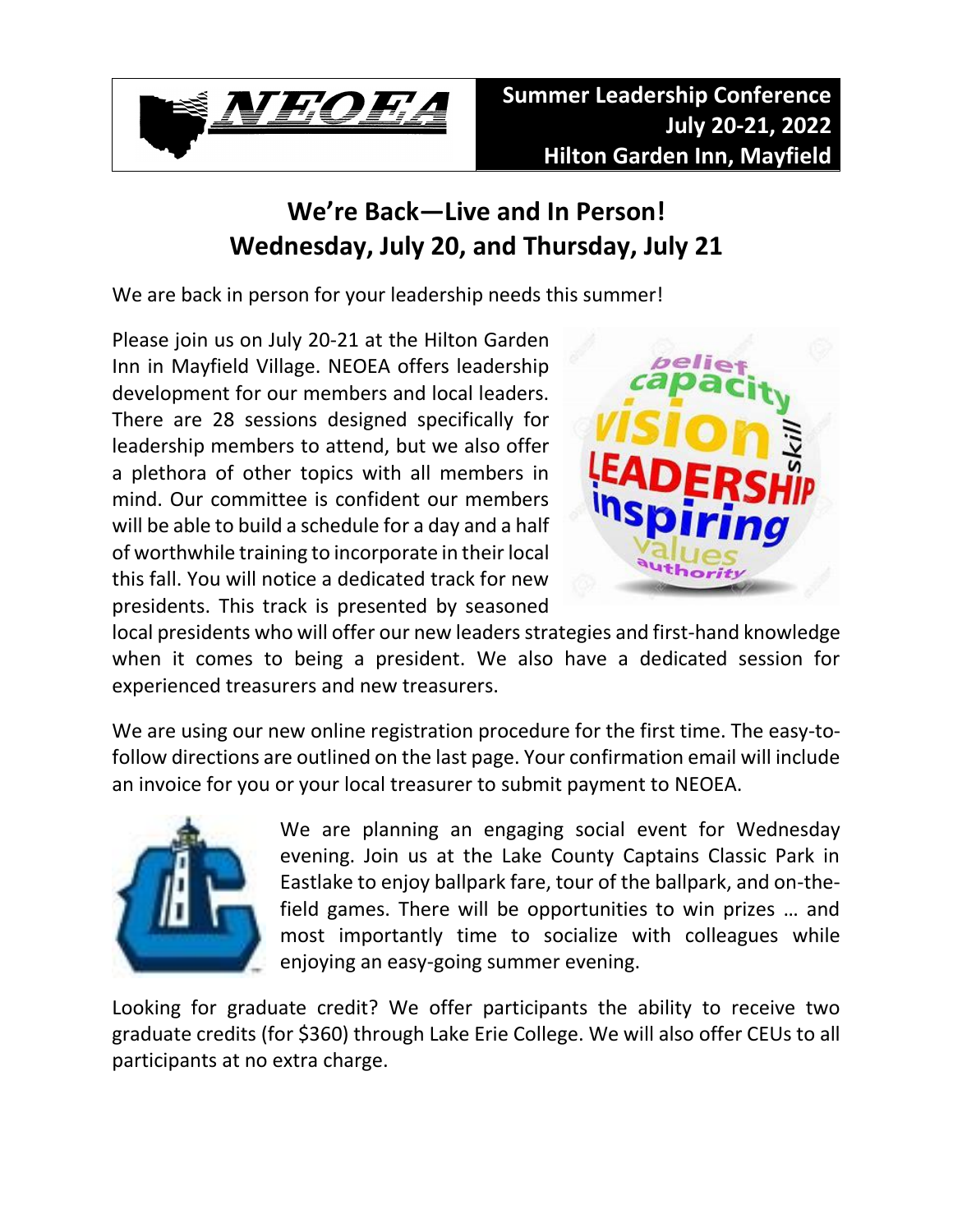#### **Wednesday Training Sessions**

| Pre-Session - Treasurers' School for Experienced Treasurers, 12:30-2:00 p.m. |                                                                                                                                                                                                                                                                                 |  |  |
|------------------------------------------------------------------------------|---------------------------------------------------------------------------------------------------------------------------------------------------------------------------------------------------------------------------------------------------------------------------------|--|--|
| Treasurers' School for<br><b>Experienced Treasurers</b>                      | This session is designed for the experienced treasurer (who has been in the job for more than five years) and will be a<br>"what's new" in the area of treasurer responsibility. Participants will learn about changes in practices along with a<br>cybersecurity presentation. |  |  |

#### **Session One, 2:30-4:30 p.m.**

| 1A        | Meeting Members'<br>Needs in the "New<br>Normal"                                                  | At the start of the pandemic, NEA Member Benefits had to quickly reassess how we engage members and determine what new<br>needs members have during and after the pandemic. Learn ways NEA Member Benefits responded by providing some new<br>programs and services while making changes to others and how other locals are using this to recruit and retain members, including<br>Scott County in Kentucky where they more than doubled their membership in less than a year!                                                                                                                                                                                                                             |
|-----------|---------------------------------------------------------------------------------------------------|------------------------------------------------------------------------------------------------------------------------------------------------------------------------------------------------------------------------------------------------------------------------------------------------------------------------------------------------------------------------------------------------------------------------------------------------------------------------------------------------------------------------------------------------------------------------------------------------------------------------------------------------------------------------------------------------------------|
| 1B        | Can You See Me?<br>Why "Seeing Color"<br>Is Important and<br>Strategies for<br>Inclusivity        | In our increasingly diverse and multicultural society, it's more important than ever for educators to incorporate culturally-responsive<br>instruction in the classroom. In this session, participants will discuss the meaning of diversity and identify applicable strategies for<br>seeing and honoring the whole child.                                                                                                                                                                                                                                                                                                                                                                                |
| 1C        | <b>Adult Learning</b><br>Theory                                                                   | When adults attend professional learning sessions, they need more than basic step-by-step instructions. They want to achieve a deeper<br>understanding and higher-level thinking and to be respected for their experience. They want to have opportunities to contribute to<br>collective learning and to engage in conversations with their peers. As facilitators, we need to balance teaching new paradigms with<br>honoring previous experience, knowledge, and perspectives in the room. During this session participants will learn to differentiate<br>leadership of learning events, the characteristics of adult learners, and will learn specific strategies that support strong adult learning. |
| 1D        | Understanding and<br><b>Exploring Pandemic</b><br>Fatigue                                         | It's all in the little things that we can do for ourselves. Join us for some tips and discussions on how we can start nurturing our souls.                                                                                                                                                                                                                                                                                                                                                                                                                                                                                                                                                                 |
| <b>1E</b> | New Treasurers'<br>School (treasurers and<br>presidents with five years<br>of experience or less) | The responsibilities of the local association treasurer can seem ominous, especially for the first-time treasurer. OEA Secretary-<br>Treasurer Mark Hill will give you the knowledge you need to do the job for your local and its members. This session will be tailored<br>to the needs of treasurers who have five years or less experience on the job. Participants will focus on fiduciary duties,<br>membership, and accounting issues, along with cybersecurity.                                                                                                                                                                                                                                    |

#### **Wednesday afternoon join us at 4:30 for our social event at the Lake County Captains!**

#### **Thursday – Breakfast, 8:00 a.m.; Announcements, 8:45 a.m.; Training Sessions, 9:00 a.m.-2:30 p.m.**

| Session Two, 9:00-10:30 a.m. |                                                                                                                               |                                                                                                                                                                                                                                                                                                                                                                                                                                                                                                                                                                                                                                                                                                                                                                          |  |
|------------------------------|-------------------------------------------------------------------------------------------------------------------------------|--------------------------------------------------------------------------------------------------------------------------------------------------------------------------------------------------------------------------------------------------------------------------------------------------------------------------------------------------------------------------------------------------------------------------------------------------------------------------------------------------------------------------------------------------------------------------------------------------------------------------------------------------------------------------------------------------------------------------------------------------------------------------|--|
| 2A                           | OTES 2.0 and<br><b>HOSD</b>                                                                                                   | This session will briefly review the law and required 2.0 framework, the newly-updated OEA 2.0 sample model language, and<br>address existing misinformation and myths regarding HQSD, improvement, and professional growth plans.                                                                                                                                                                                                                                                                                                                                                                                                                                                                                                                                       |  |
| 2B                           | <b>Active Shooter</b><br>Preparedness<br>Training (ALICE)                                                                     | Presented by Westlake police personnel, this session will be an overview of ALICE school safety training. Educators need options<br>to respond to violence in the workplace based on their circumstances. Proactive strategies allow educators to feel empowered to<br>make the best decisions.                                                                                                                                                                                                                                                                                                                                                                                                                                                                          |  |
| 2C                           | School Funding in<br>Ohio: An Examination<br>of the Fair School<br>Funding Plan-Is It<br>the End of the K-12<br>Hunger Games? | For years, almost no one was happy about how the State of Ohio funded public schools. The system pitted cities against each<br>other and private and charter schools against public schools. We were living in the K-12 version of the "Hunger Games," wherein<br>victory hinged on the wealth of your district. The wealthier your district, the stronger your chances of success. In the last Budget<br>session, policymakers implemented the Fair School Funding Plan, a new funding formula in Ohio as an effort to create a more<br>equitable and constitutional school finance structure in the state. This session examines the Fair School Funding Plan (FSFP) and<br>the implications that it has on school funding and outcomes for all students in the state. |  |
| <b>2D</b>                    | <b>FMLA and Other</b><br>Leaves                                                                                               | The Family Medical Leave Act (FMLA) has a broad impact on members. This session will focus on the application of FMLA and<br>how it can be used and bargained to best protect members during difficult moments in their lives. Other leaves may also be<br>explored.                                                                                                                                                                                                                                                                                                                                                                                                                                                                                                     |  |
| 2E                           | View From the<br>Bridge                                                                                                       | Mediators from the Federal Mediation and Conciliation Service (FMCS) concentrate their efforts on mediating collective bargaining<br>negotiations and grievances as well as providing training and facilitated dialogues. This session will showcase the agency's View<br>from the Bridge program designed to reset and improve labor-management relationships within a particular community.                                                                                                                                                                                                                                                                                                                                                                            |  |
|                              | 2-4F New Presidents'<br>Track (from OEA)                                                                                      | Participants will learn about the roles and responsibilities of a local president, the essential knowledge and skills needed to be<br>successful, as well as build connections with other local presidents from across the state. (Must attend all three parts; this session<br>concludes at 2:30 p.m.)                                                                                                                                                                                                                                                                                                                                                                                                                                                                  |  |
| 2G                           | Political Action I -<br>Campaign 2022                                                                                         | OEA members continue to be a force in elections on all levels. See how to change the trajectory of your education policies in Ohio<br>through campaigns to elect better local school board members and examine OEA's plan for Campaign 2022.                                                                                                                                                                                                                                                                                                                                                                                                                                                                                                                             |  |
| 2H                           | <b>Bargaining Crises</b><br>and Strikes:<br>Preparing for Victory                                                             | Most locals don't plan to get into a bargaining crisis or strike situation. And every crisis is different. But, if you do get there, you<br>want to win! No matter where you are, there are a number of key components to success that are critically important that you and<br>your local need to plan for-and hopefully not in a "last-minute" scramble when you need it. Come and engage with us to get your<br>local ready for anything!                                                                                                                                                                                                                                                                                                                             |  |
|                              | 2-3   You're a New<br>Association Leader-<br>Now What? Building<br>Rep Training                                               | This session will avail new leaders of the tools necessary to be an effective local leader. Leaders at all levels will learn how to<br>conduct effective meetings, explore communication techniques, advance member advocacy, and update the local C&B, along with<br>a plethora of tips and ideas for a successful year of member engagement. (Must attend both parts; this session concludes at 12:15<br>p.m.)                                                                                                                                                                                                                                                                                                                                                         |  |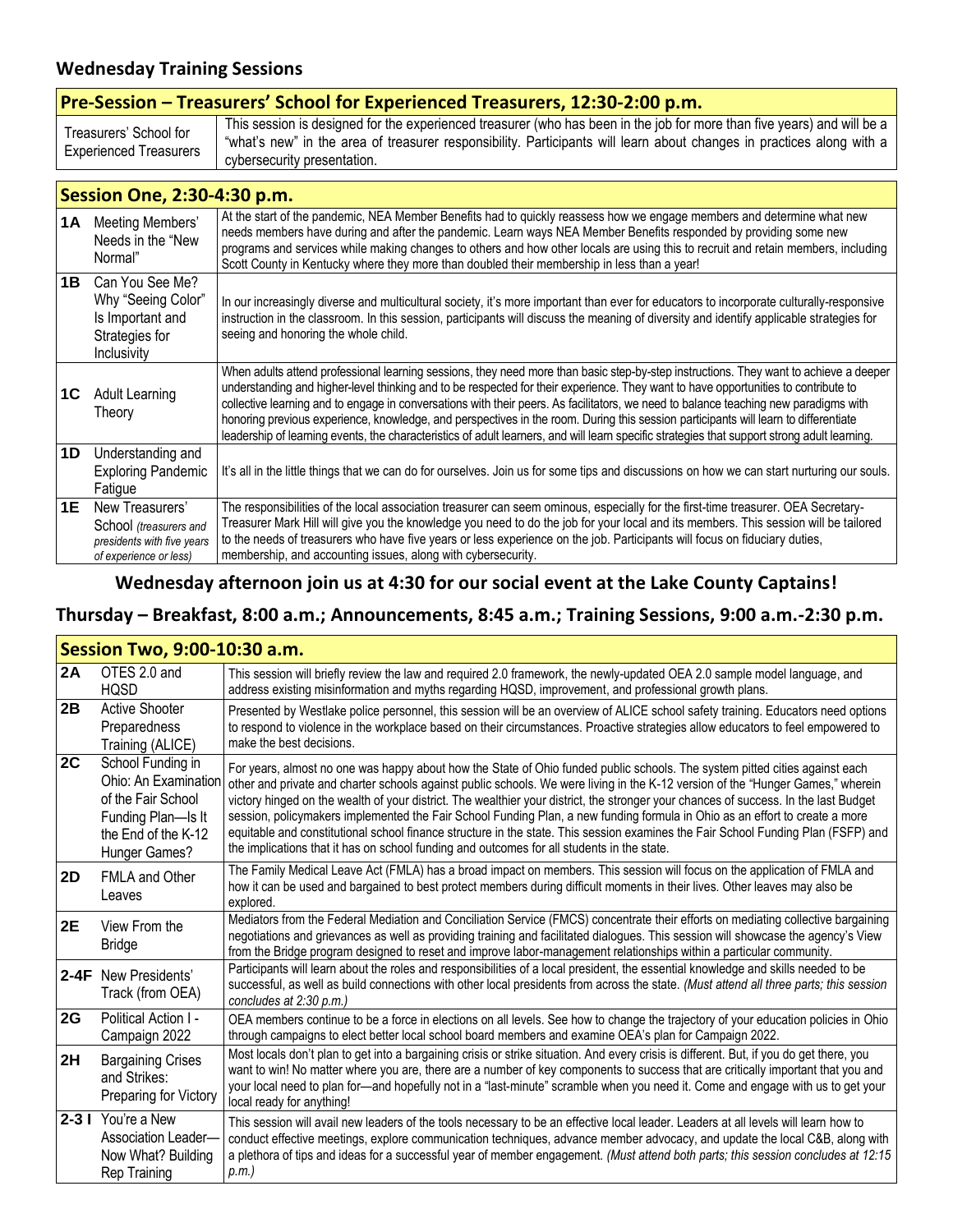## **Thursday Training Sessions (continued)**

| Session Three, 10:45 a.m.-12:15 p.m. |                                                                                               |                                                                                                                                                                                                                                                                                                                                                                                                           |  |
|--------------------------------------|-----------------------------------------------------------------------------------------------|-----------------------------------------------------------------------------------------------------------------------------------------------------------------------------------------------------------------------------------------------------------------------------------------------------------------------------------------------------------------------------------------------------------|--|
| 3A                                   | Identifying and<br>Addressing the<br>Needs of Students<br>with Dyslexia: Law<br>and Guidebook | The purpose of this session is to provide attendees with the details of Ohio law and the content of the Ohio<br>Dyslexia Guidebook. Areas covered will include mandatory screening, intervention, professional development, and<br>certification.                                                                                                                                                         |  |
|                                      | 3-4B Grievance Processing                                                                     | Although this course is a guide to being a grievance chair and association representative, the session will also supply information<br>of value for every member. Learn the legal background for contracts and grievances and how to use the grievance procedure to<br>enforce your local contract. (Must attend both parts; this session concludes at 2:30 p.m.)                                         |  |
| 3C                                   | Salary Schedules:<br>Understanding and<br>Maximizing Their<br><b>Benefit</b>                  | This session reviews the characteristics of the single salary schedule and how they can be constructed to further<br>the economic interests of your members.                                                                                                                                                                                                                                              |  |
| 3D                                   | Legal Update<br>(repeated in the next<br>session)                                             | Find out about the latest developments on the legal front. You will hear an OEA attorney versed in the latest ways<br>to protect yourself and your members. The content of legal updates depends on legal developments at the time of<br>the update. (Also at 1:00 p.m.)                                                                                                                                  |  |
| 3E                                   | Dealing With<br>Conflict  Post<br>Covid                                                       | Mediators from the Federal Mediation and Conciliation Service (FMCS) concentrate their efforts on assisting<br>employers and employees in coping with the demands of a rapidly-changing workplace. This session will assist<br>members with best practices to manage and resolve conflict, especially those conflicts that have risen from the<br>current pandemic.                                       |  |
|                                      |                                                                                               | 2-4F New Presidents' Track (from OEA) (Must attend all three parts; this session concludes at 2:30 p.m.)                                                                                                                                                                                                                                                                                                  |  |
| 3G                                   | Political Action II -<br><b>Using Social Media</b><br>in Campaign 2022                        | Using social media for strategic purposes requires a more sophisticated way of connecting the components. Learn<br>how to use some of the new tactics to engage with your colleagues online to influence Campaign 2022 and other<br>critical issues of importance to our profession.                                                                                                                      |  |
|                                      | <b>3-4H</b> Understanding<br>Equity and Inequity                                              | What the heck is equity? During this session we will answer that question by exploring your understanding of equity,<br>considering and applying definitions of equity and inequity, applying an equity lens to a school case study, and by<br>considering equity mitigative and transformative approaches that schools could implement. (Must attend both parts;<br>this session concludes at 2:30 p.m.) |  |
|                                      |                                                                                               | 2-3 I You're a New Association Leader—Now What? Building Rep Training (Must attend both parts; this session concludes at 12:15 p.m.)                                                                                                                                                                                                                                                                      |  |

## **Lunch/Afternoon Announcements/Gift Winners, 12:15-1:00 p.m.**

#### **Session Four, 1:00-2:30 p.m.**

| <b>4A</b> | Constitution and                                                                                            | A local's Constitution and Bylaws is the second most important document after its collective bargaining agreement.                                                                                                                                                                                                                                                                                                                                                                                                                                                        |  |  |
|-----------|-------------------------------------------------------------------------------------------------------------|---------------------------------------------------------------------------------------------------------------------------------------------------------------------------------------------------------------------------------------------------------------------------------------------------------------------------------------------------------------------------------------------------------------------------------------------------------------------------------------------------------------------------------------------------------------------------|--|--|
|           | Bylaws: Why It                                                                                              | The session will review the important provisions of a local's C&B and provide guidance utilizing OEA's Model                                                                                                                                                                                                                                                                                                                                                                                                                                                              |  |  |
|           | <b>Really Matters</b>                                                                                       | Constitution and Bylaws.                                                                                                                                                                                                                                                                                                                                                                                                                                                                                                                                                  |  |  |
|           | 3-4B Grievance Processing (Must attend both parts; this session concludes at 2:30 p.m.)                     |                                                                                                                                                                                                                                                                                                                                                                                                                                                                                                                                                                           |  |  |
| 4C        | Health Insurance:<br>The Benefit that<br>Keeps on Giving<br>(and Increasing in<br>Cost)                     | This session is designed for locals that are able to negotiate health insurance and is intended for individuals<br>unfamiliar with health insurance principles and terms. The session will provide an overview of this important part of<br>your compensation package and will include an explanation of common terms, funding models, and strategies to<br>successfully bargain health insurance plan design and health insurance labor-management committees.                                                                                                           |  |  |
| 4D        | Legal Update                                                                                                | Find out about the latest developments on the legal front. You will hear an OEA attorney versed in the latest ways<br>to protect yourself and your members. The content of legal updates depends on legal developments at the time of<br>the update. (Also at 10:45 a.m.)                                                                                                                                                                                                                                                                                                 |  |  |
| 4E        | Advocates for<br>Nondiscrimination in<br>Contracts                                                          | This session will provide local Associations with valuable resources to ensure the protection of their members'<br>LGBTQIA+ identities through the Collective Bargaining Agreement.                                                                                                                                                                                                                                                                                                                                                                                       |  |  |
|           |                                                                                                             | 2-4F New Presidents' Track (from OEA) (Must attend all three parts; this session concludes at 2:30 p.m.)                                                                                                                                                                                                                                                                                                                                                                                                                                                                  |  |  |
| 4G        | Political Action III -<br>Strengthening<br>Relationships with<br>Elected Officials                          | We all need to establish and strengthen relationships with ALL elected officials. This session will take a look at<br>what we have achieved reaching across party lines and how we can continue to influence the policies and<br>legislation that impact public education.                                                                                                                                                                                                                                                                                                |  |  |
|           | <b>3-4H</b> Understanding Equity and Inequity (Must attend both parts; this session concludes at 2:30 p.m.) |                                                                                                                                                                                                                                                                                                                                                                                                                                                                                                                                                                           |  |  |
| 4         | New Hope and<br>Opportunity for<br>Student Loan<br><b>Borrowers</b>                                         | In October 2021, the Dept. of Ed. announced major changes to loan forgiveness programs and in just the first two<br>months, 70,000 borrowers had a combined \$5 million forgiven, with hundreds of thousands more finding<br>forgiveness within reach. Included in the reform is a once-in-a-lifetime limited-time opportunity to receive credit for<br>payments made on loans that normally do not qualify for forgiveness, payments made using an ineligible<br>repayment plan, late payments, partial payments and more, but members must act before October 31, 2022. |  |  |